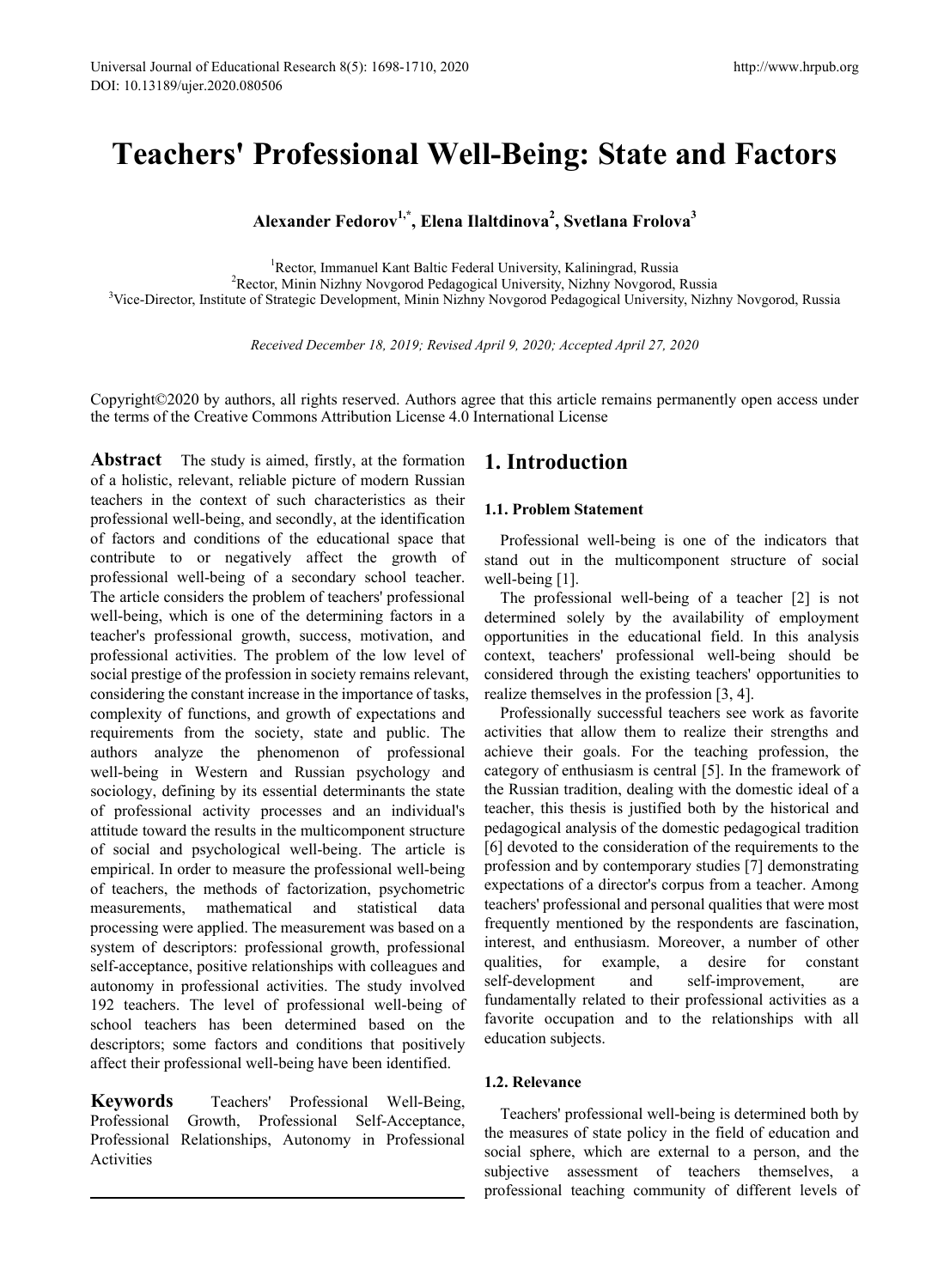satisfaction with their professional, social, economic and cultural needs [8].

Among the indicators of the state policy effectiveness in the sphere of education and staff assistance in education, it seems appropriate to take into account the conditions that contribute to implementing a teacher's needs, defining the awareness and feeling of professional and social well-being: the social prestige of the teaching profession [9], the respect of all subjects of educational space, social security, freedom of choice, and the possibility of implementing professional and social expectations and claims [10, 11].

#### **1.3. Novelty and Significance**

The novelty and significance of the study are due to the presence of such methodological and methodical problems as the insufficient development of concepts and theories in Russian psychology and sociology that describe the construct of the teacher's professional well-being, as well as the lack of the problem statement of the dependence of the professional well-being level of the teacher on demographic indicators and the content of their direct activities.

## **2. Literature Review**

A small number of scientific studies are devoted to the problems of teachers' professional well-being, despite the importance and priority of this problem, since an individual's psychological well-being, certainly, has positive impact on the quality and efficiency of a person's professional activities [11, 12].

There are several approaches to defining the content of the professional well-being notion. In each of these definitions, there is an implicit category of "relationships" [12], while the phenomenon of professional well-being is defined through an individual's psychological and social well-being, integratively manifested as a process and state, fixing the nature and content of human life activity in the profession, the conditions of its implementation, the main results of professional activities and an individual's attitude toward their results. On the whole, professional well-being is defined as part of psychological well-being, reflecting a positive assessment of oneself and one's own results in the profession [13].

The problem of measuring professional well-being is one of the key problems in Western psychology and sociology. British researchers [14], measuring the dynamics of the level of professional well-being in Britain based on the scales of "enthusiasm" and "satisfaction" by Warr [15], identify the key determinants of negative impact on an individual's professional well-being. Among them are the staff reduction, reorganization of working processes and institutions, reducing the choice of an

individual's activities on the basis of a strong connection between the level of remuneration and the institution efficiency (rating); indicators of difficulties associated with employment; accelerating the pace of employment change, increasing job instability, and increasing adaptation efforts to constant changes in the professional (corporate) space.

In scientific studies of branches of sociology, psychology, economy, and management, various factors, positively influencing the growth of a person's professional well-being, are defined. Among them, the special, so-called "general" place is occupied by active participation or "co-participation" of a worker in the organization's professional life [16]. Thus, researchers consider two types of "co-participation" – participation in decision-making (at different levels) and financial participation in results (individually, in team, etc.). The process of participation in decision-making, which is a factor in the professional well-being growth [17], can be solved by the method of task allocation, which, on the one hand, forms an employee's commitment to the organization's values [18], and on the other hand, develops trusting relationships in the team [19]. The next factor in an individual's professional well-being growth is creating a situation of choice – the choice of the task, team, chief, methods for solving the problem [16, 20], etc. The methods of task allocation, freedom of choice and participation are only some elements in the "high involvement management (HIM)" model, which has undoubted impact on the effectiveness of an organization's activities [21].

However, the management of staff involvement, the creation of the illusion of choice, the influence on the process and the result of the organization's activities lead to the creation of abnormal, aggressive spaces, when a person does not experience freedom from space, which negatively affects a person's professional well-being [22]. In aggressive space, time dominates in relation to the will and intellect, when the tempo-rhythmic organization becomes a regulator of human activity. The problem of freedom in space and from space is obvious here [23].

Professional well-being is a multifactorial characteristic of an individual's state, which affects not only the efficiency of professional activities, but also the quality of life in general, and is determined on the basis of cultural, social, psychological, physical, economic, and spiritual factors. Thus, it seems insufficient to be guided by management studies in assessing the factors that influence professional well-being, and in assessing professional well-being itself, it is necessary to rely on the multiplicity of factors characterizing an individual's qualitative state, which is steadily manifested in a long period of time.

As a basis for identifying the criteria for professional well-being, the authors take a structural-level model of professional well-being including a system of descriptors: professional growth, professional self-acceptance, positive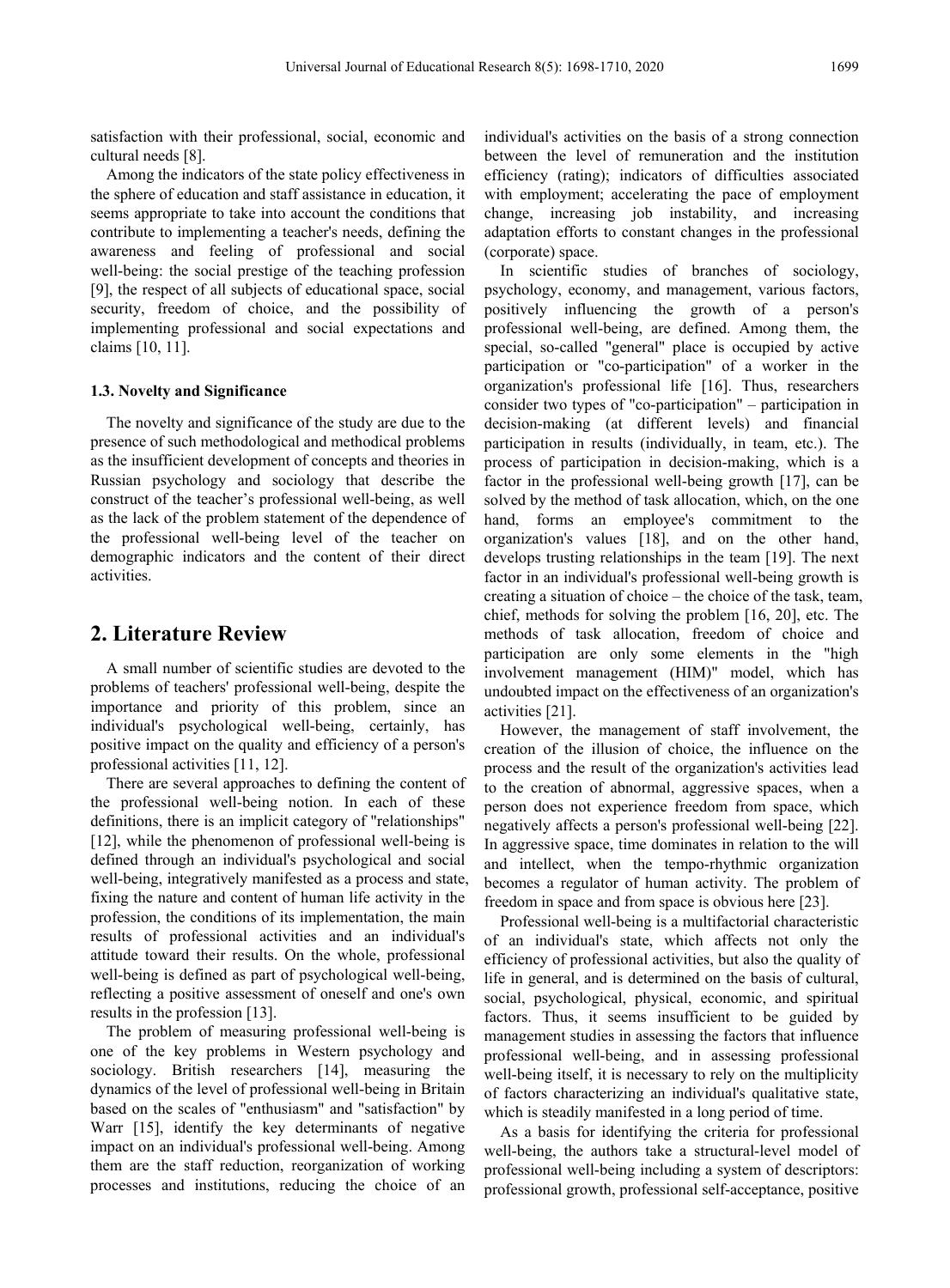relationships with colleagues and autonomy in professional activities (methodology of psychological well-being by Ryff [24] in the adaptation of Zhukovskaya and Troshikhina [25] in relation to professional activities).

# **3. Proposed Methodology**

#### **3.1. Methods**

To measure teachers' professional well-being, the modified methodology to assess psychological well-being by Ryff [24] in the adaptation of Zhukovskaya and Troshikhina [25] and symmetrical modification of Ruth, the methods for factorization, psychometric measurement, mathematical and statistical data processing were applied. For quantitative data, the calculation of descriptive statistics was performed: mean value, median, minimum and maximum values.

The results of testing the reliability and validity of the modified methodology for assessing the psychological well-being by K. Ryff in adaptation by L.V. Zhukovskaya, E.G. Troshikhina and in the symmetric modification by E.I. Ruth are presented in [25, 26]

The methodology used in the research of a teacher's professional well-being consists of 54 statements, each of which was evaluated by the survey participants on a five-point scale from 1 to 5. The statements were presented to the respondents in random order, but distributed in the analysis of the results into six groups corresponding to six components of teachers' professional well-being: autonomy in professional activities; competence as the possession of the environment in professional activities; personal and professional growth; positive relationships in the teaching staff; self-acceptance of oneself as a professional; life and professional goals.

The respondents, participating in the study of a teacher's professional well-being, filled out a survey form on the Internet in conditions convenient for them. To conduct the study, the period of the beginning of the school year was chosen to prevent the effects of fatigue-related factors that objectively appear in teachers by the school year end.

An experimental study of the dependence of teachers' professional well-being on such criteria as teachers' age, the type of financing of the educational organization, in which they are employed, and the content of teachers' activities was conducted.

### **3.2. Purpose**

The purpose of the study is to identify by the above-mentioned criteria the features of conditionality of teachers' professional well-being components: autonomy in professional activities; competence as the possession of the environment in professional activities; personal and professional growth; positive relationships in the teaching staff; self-acceptance of oneself as a professional; life and professional goals.

#### **3.3. Participants and Venue**

The study was conducted in Nizhny Novgorod. The participants in the survey were 192 teachers aged 21 to 69 years old of different types of secondary educational organizations in Nizhny Novgorod. The women accounted for 92% of the respondents.

The age structure of the respondents in surveying teachers' professional well-being was characterized by heterogeneity: the younger age group (up to 35 years old) was 41%; the average age group (from 36 to 55 years old) – 45%, and the older age group (over 55 years old) was 14% of the total number of the respondents. The age structure of the body of the respondents in this study generally corresponded to the characteristics of the age structure of the regional teaching community [27]; there was a discrepancy in the lower proportion of representatives in the older age group of the respondents' total number.

The characteristics of the body of the respondents in the conducted study by the teaching experience, presented in Figure 1, confirms a fairly homogeneous composition with some prevalence of the proportion of teachers with experience up to 5 years (24% of the total number of the respondents).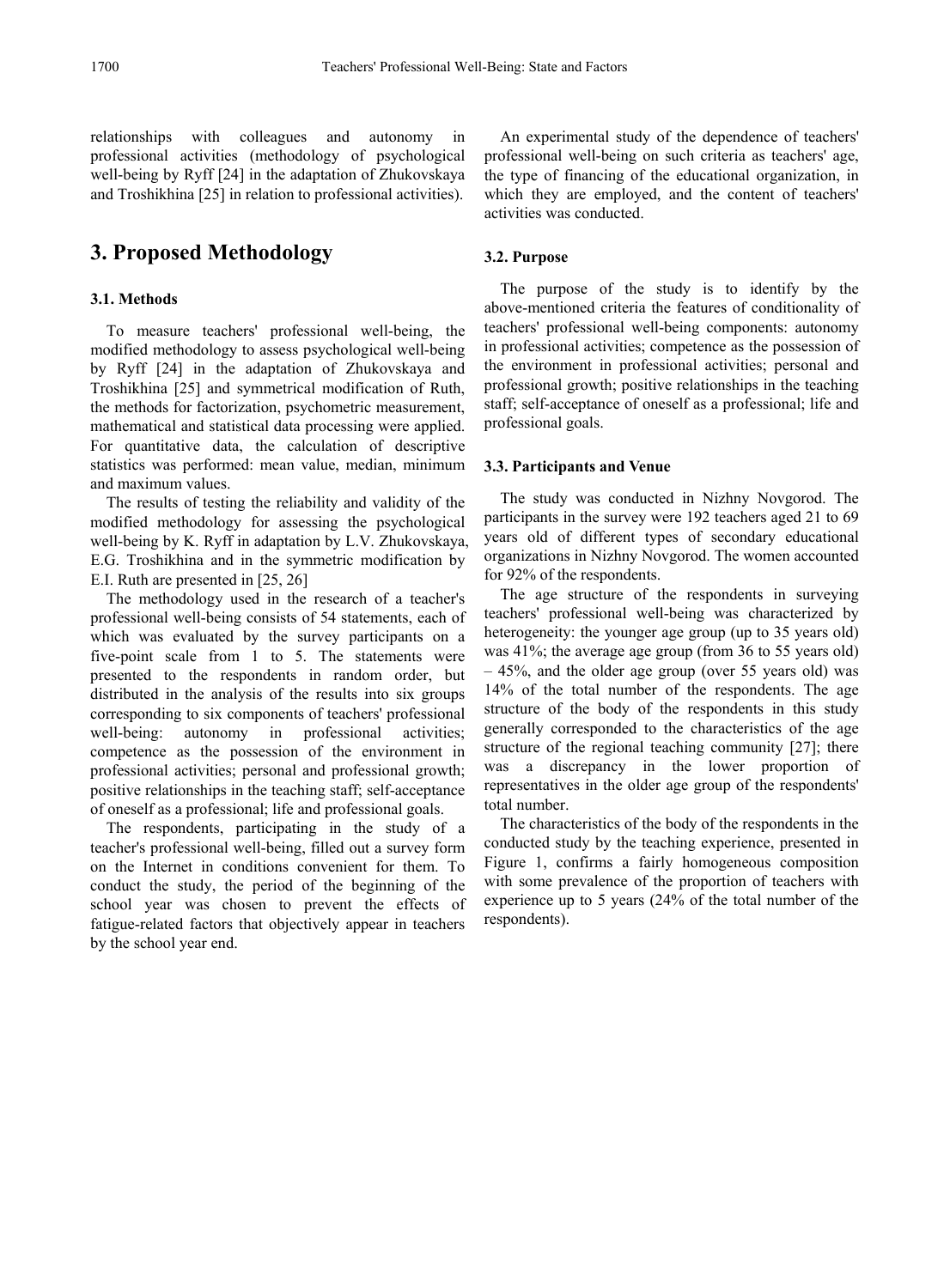

**Figure 1.** The respondents' characteristics by the teaching experience (in %)

Among the study participants, there were representatives of different types of educational organizations in terms of financial independence: 45% – employed in autonomous educational organizations, 51% – in the budgetary ones.

Data on teachers: age, type of organization, teaching experience, the content of professional activities – were collected in the application procedure.

## **4. Result Analysis**

In assessing the results of the research of a teaching community's professional well-being, three levels were identified. A high level of teachers' professional well-being is characterized by an average score of 4.5 to 5. The teachers were considered separately by each of the criteria, and as a whole in total by all six criteria. A high level of professional well-being ensures the sustainable development of a teacher, a teaching community and the success of an educational organization's activities and professional activities.

A high level of professional well-being defines strengths for the formation of a zone of development of a particular teacher, and within the framework of this research, for the design of environmental decisions on the development of staff assistance in the educational system; these environmental decisions are based on strengths of a teaching community as a whole.

The authors leave out of the scope of this research of a teaching community's professional well-being an average level of professional well-being (within the mean value of 3.6-4.4 points on a 5-point scale). This context seems appropriate to be interpreted for compiling personal profiles of teachers' professional well-being. An average

level of professional well-being for a teaching community as a whole is a steadily favorable general background, indicating a sufficient level of professional well-being, requiring point adjustments by the individual components – criteria.

A low level of teachers' professional well-being (from 1 to 3.5 points) states the presence of such characteristics of a professional community as low quality of professional life, teachers' dissatisfaction with the professional sphere, resulting in the inefficiency of activities.

Professional well-being is described in the research according to six criteria [25]. The criterion "Autonomy" (in Figures "A") means a teacher's independence and self-sufficiency in professional activities, independence in professional actions, ability to resist social pressure and act according to personal attitudes, standards, regardless of colleagues and surrounding people's opinions. A teacher, who has high performance, evaluates himself/herself and his/her behavior on the basis of personal professional beliefs. Low indicators testify to the presence of conformism and exposure to social pressure during the work performance, colleagues' expectations and assessments, leadership with decision-making based on the other people's judgments.

The criterion "Competence" (in Figures "C") assumes a formed sense of the possession of the surrounding work environment, circumstances, and situation. At high rates by this indicator, it is considered that a person possesses skill and professional competence, can carry out various types of activities, is able to find such ways of behavior, interaction, and application of the knowledge, skills and abilities in almost any work situation, which realize his/her professional needs and values. Low indicators by this criterion indicate difficulties in managing professional daily life, affairs, inability to realize opportunities and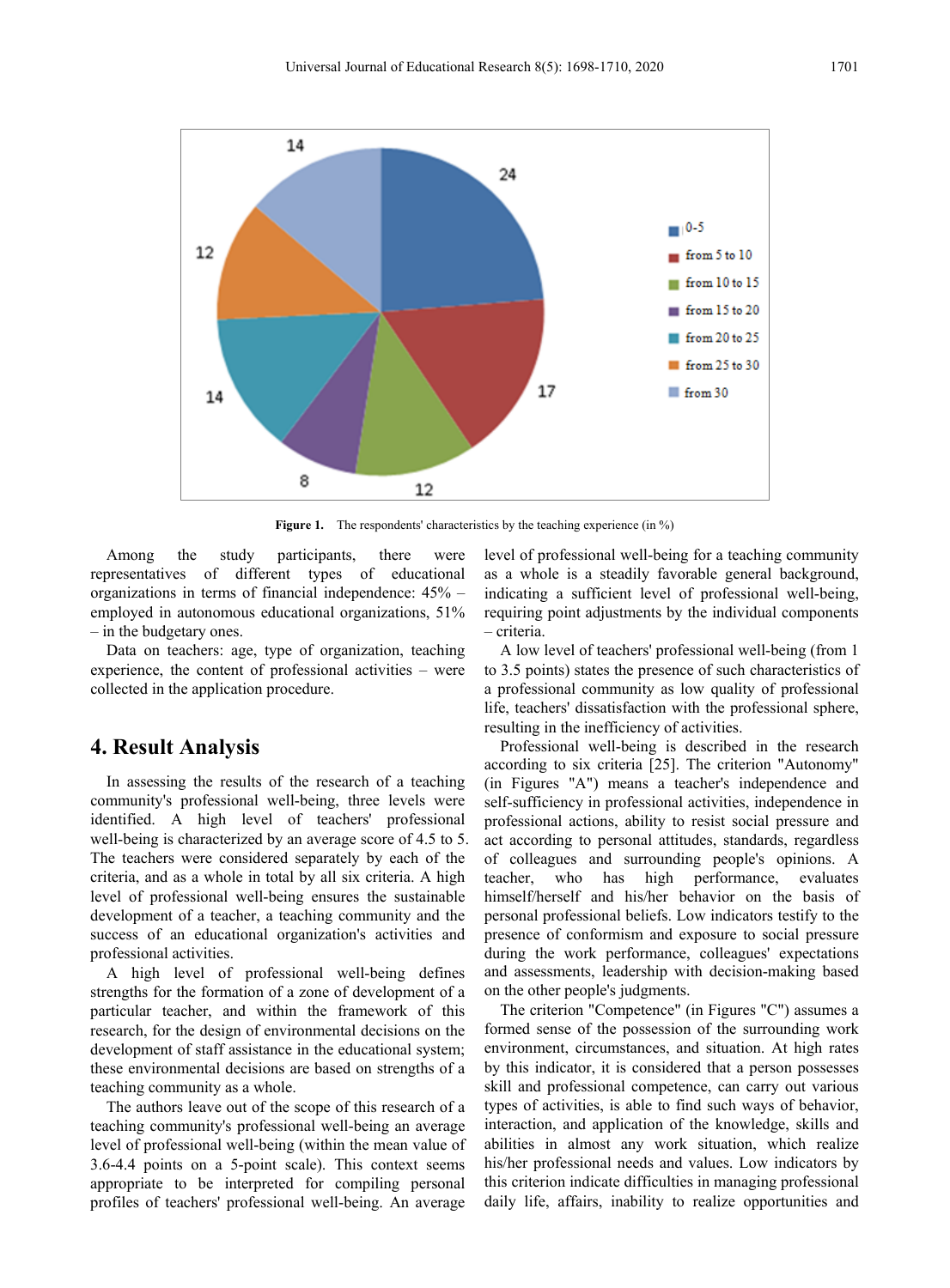change the surrounding work environment, lack of a sense of control over the circumstances of the work sphere of life.

The criterion "Professional growth" (in Figures "PG" or "Prof. growth") means the level of development of a sense of continuous growth and professional potential realization. High scores by this criterion indicate a desire to gain new experience, a focus on improvement and knowledge of oneself as a professional, on increasing personal efficiency in work. A teacher sees that he/she can evaluate his/her professional growth and professional improvement. Low scores by the criterion mean that a teacher does not feel his/her professional development in time, is in the stagnation state, is bored and disinterested in work; the ability and desire for professional growth, the acquisition of new knowledge, skills and abilities are at the low level.

The criterion "Positive relationships" (in Figures "PR" or "Relationships") characterizes the quality of relations between colleagues in the teaching staff. A high score by this scale indicates a warm, trusting and constructive relationship between colleagues, bringing satisfaction. At low rates, a teacher lacks relationships with others, it is difficult for him/her to build trust; there is isolation in interpersonal relations.

The criterion of professional "Self-acceptance" (in Figures "S") characterizes self-acceptance of oneself as a professional, a teacher's attitude toward the level of his/her professionalism, towards personal characteristics manifested during professional activities. At high rates by this criterion, a teacher treats his/her professional and educational path in the present and past positively, realizes and accepts his/her professional achievements. Low rates indicate dissatisfaction with oneself as a professional, the presence of intrapersonal conflicts

caused by anxiety due to lack of significant professional achievements, and disappointment with the past.

The criterion "Professional goals" (in Figures "PG" or "Prof. goals") means that professional activities are performed by a teacher with personal meaning on the basis of beliefs that have professional goals at high rates by the criterion. A teacher has a reason and purpose to work. Low indicators by the criterion testify to the lack of sense of meaning and direction in work, the absence of goals, ideas, and beliefs, which are internal motives to perform professional duties and cause interest and motivation for professional activities.

The research results allowed forming a general profile of teachers' professional well-being presented in Figure 2. A high level of professional well-being is indicated in green and forms according to the criteria: "Autonomy" – 5%; "Self-acceptance" – 9%; "Professional goals" – 12%; "Competence" – 14%; "Positive relationships" – 15% and "Professional growth" – 27% of the total number of teachers.

The proportion of teachers demonstrating professional well-being at the high level differs significantly by the criteria. Least of all teachers have such qualities as self-sufficiency and independence in professional activities. Most teachers who are not able to resist social pressure, are dependent on the opinions of colleagues and other participants of educational relations. A teacher's self-acceptance as a professional, a teacher's attitude towards the level of his/her professionalism, and towards his/her personal characteristics, manifested during professional activities, are directly connected with this criterion. Teachers' ability to resist social pressure and act according to their own attitudes and standards, regardless of other people's opinions is developed to the least extent.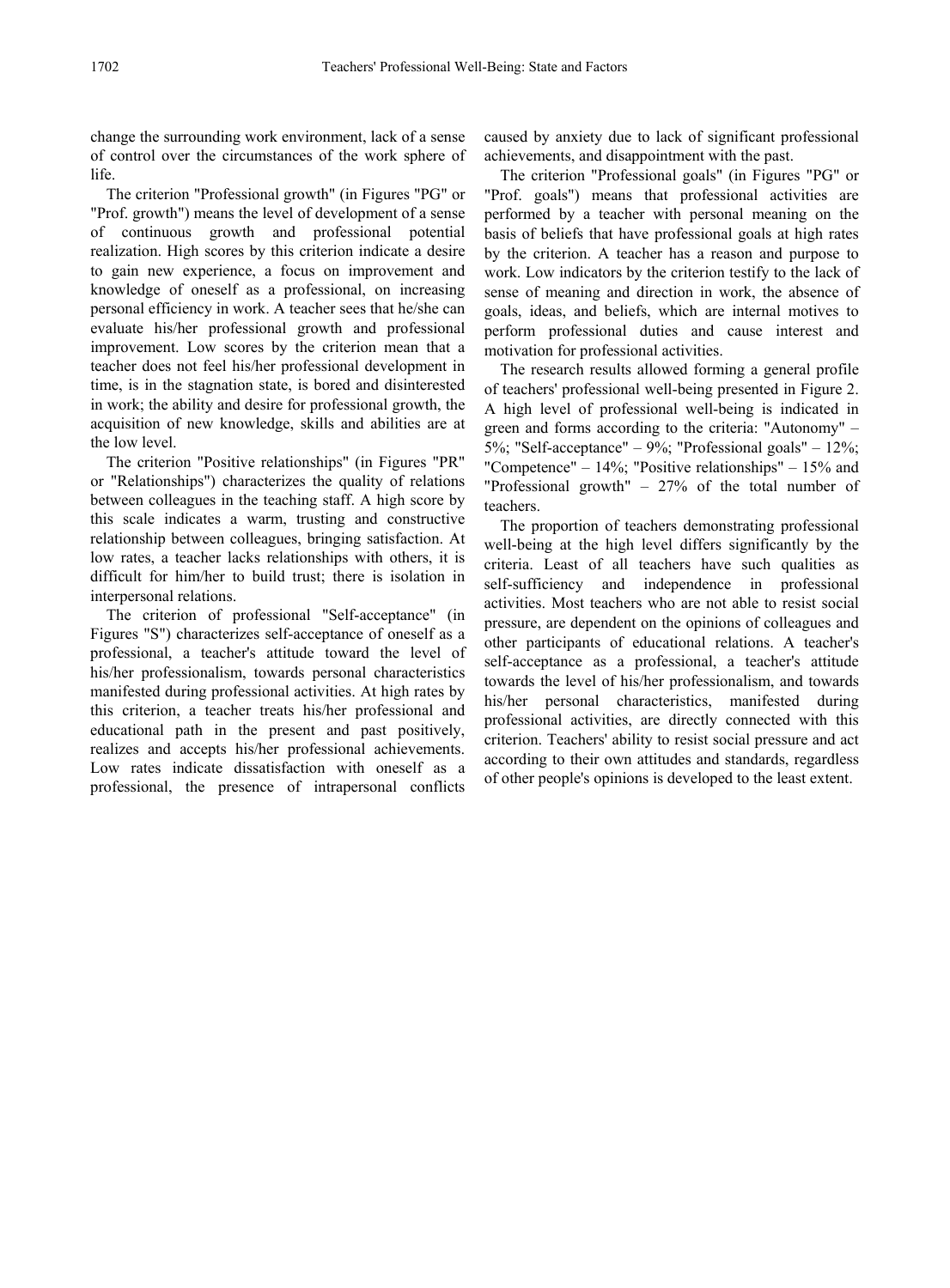

**Figure 2.** Profile of teachers' professional well-being compared to the average indicators by the criteria

The problem of a teacher's freedom is particularly significant in considering the educational process in the context of the transmission of educational services, which deliberately puts a teacher into a position of subordination in educational relationships. The thesis of a teacher's "subordinate" status merges with the Russian national ideal of a teacher, which is based on the phenomenon of duty, "sacrifice" – this causes the obligation of a teacher's "dependent" behavior in spite of his/her own personality, to the detriment of himself/herself. This feature has extremely negative impact on the social prestige of the profession, determining the pressure on a teacher from each subject of educational relations.

The strong point, on the basis of which it is necessary and possible to build activities to improve the level of teachers' professional well-being by all indicators, was a desire, expressed in 27% of the respondents, to gain new experience, focus on improving and knowing oneself as a professional, on increasing personal efficiency in work. This focus on self-development has always been a distinctive feature of a Russian teacher. At the same time,

the indicator of the average level of teachers' professional well-being exceeding 50% speaks about the general favorable background in a teaching community.

A low level of professional well-being is indicated in blue in Figures 2 and 3 and forms according to the criteria: "Autonomy" – 30%; "Competence" – 23%; "Professional growth" – 14%; "Positive relationships" – 29%; "Self-acceptance"  $-23\%$  and "Professional goals"  $-28\%$ of the total number of teachers. Thus, at rough consideration one may state that about a quarter of teachers characterize their conditions as professional ill-being.

The total number of teachers demonstrating a low level of professional well-being exceeds the number of professionally successful teachers by five criteria except for the criterion "Professional growth" (Figures 2 and 3).

The comparative analysis of the level of professional well-being of teachers in budgetary and autonomous educational organizations has revealed some discrepancies, which, the authors suppose, can be attributed to the conditions that are created by different types of schools.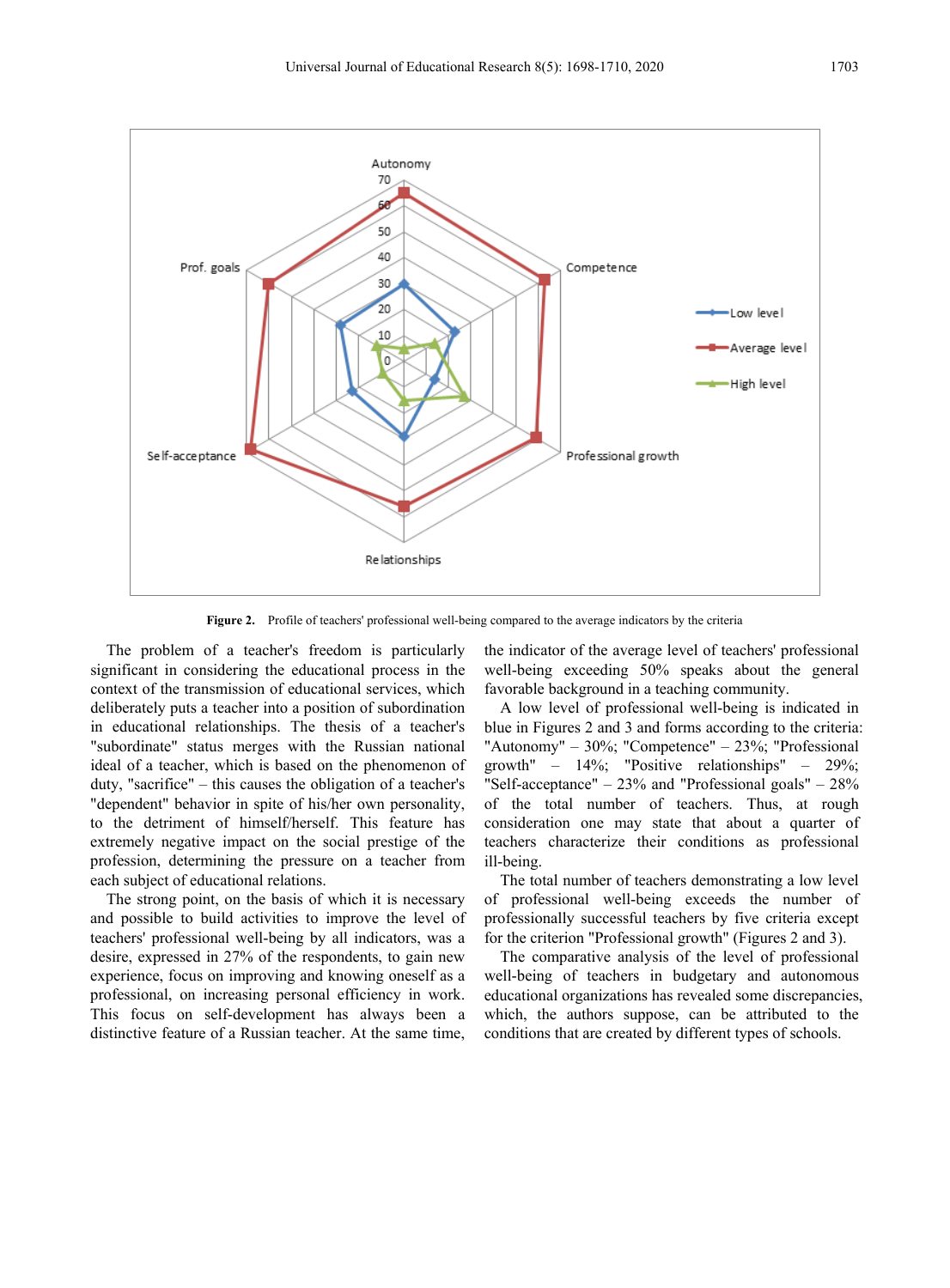

**Figure 3.** Profile of teachers' professional well-being compared to the average indicators by the criteria



**Figure 4.** Comparison of average indicators of the professional well-being of teachers in budgetary and autonomous educational organizations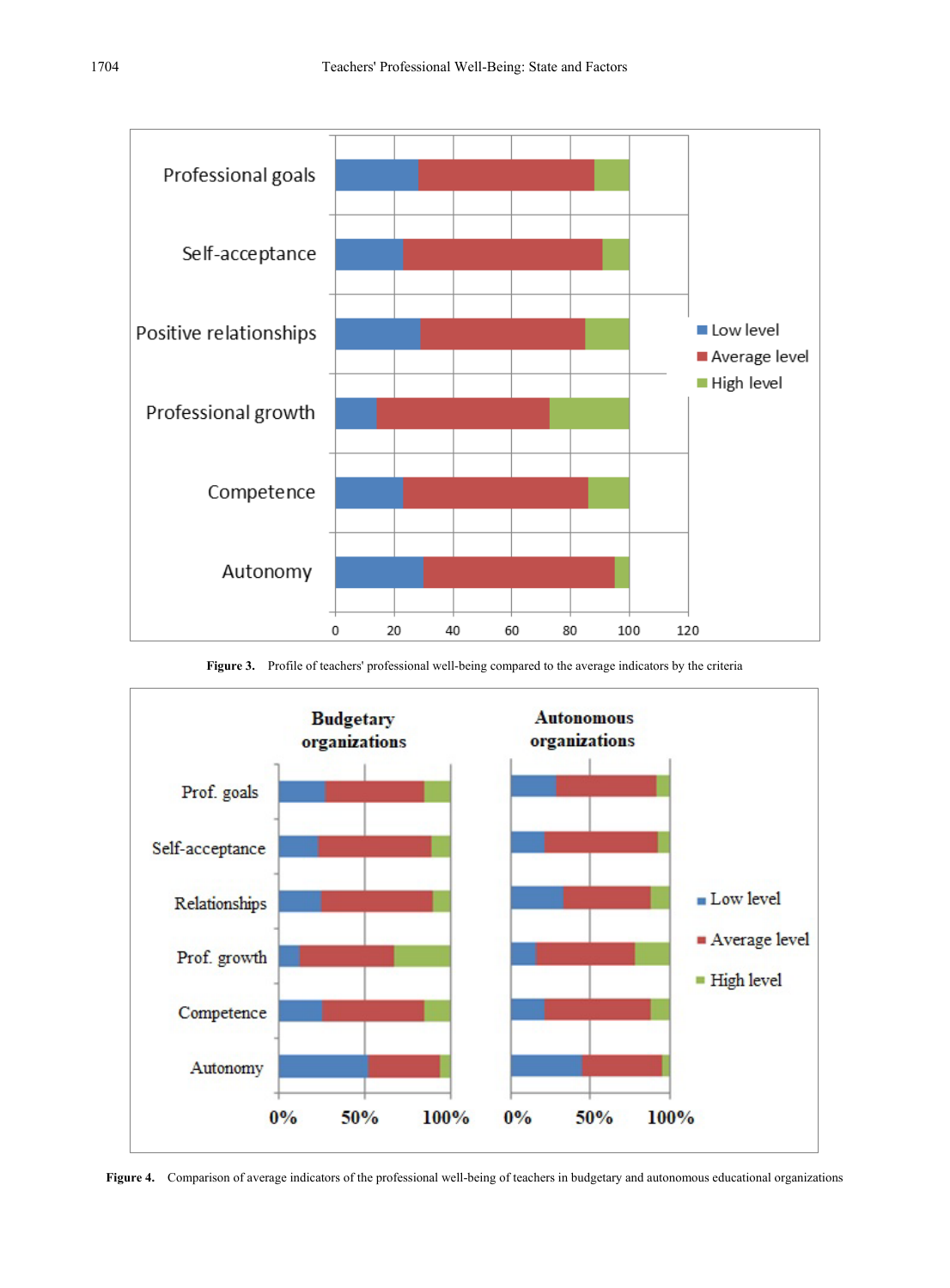First, the share of professionally successful teachers<br>
igure 4) is higher in budgetary educational  $(Figure 4)$  is higher in budgetary organizations, while the share of teachers, who showed a low level of professional well-being, also exceeds the indicators of teachers in autonomous educational organizations.

Secondly, with a general similar profile of a combination of high, average and low levels of teachers' professional well-being for different types of schools, there are higher indicators for teachers in budgetary

educational organizations by the criteria "Professional growth" and "Professional goals". By the criterion "Autonomy", teachers' professional well-being of different types of schools is approximately at the same level (at the level of statistical error). By the criterion "Autonomy" in budgetary organizations, teachers demonstrated an excess of the number of teachers with a low level of professional well-being over the number of teachers with an average level. In autonomous educational organizations, these indicators are equal (Figure 5).



**Figure 5.** Comparison of indicators of the professional well-being of teachers in budgetary and autonomous educational organizations. Designation in the figure:  $(b)$  – budgetary educational organizations;  $(a)$  – autonomous educational organizations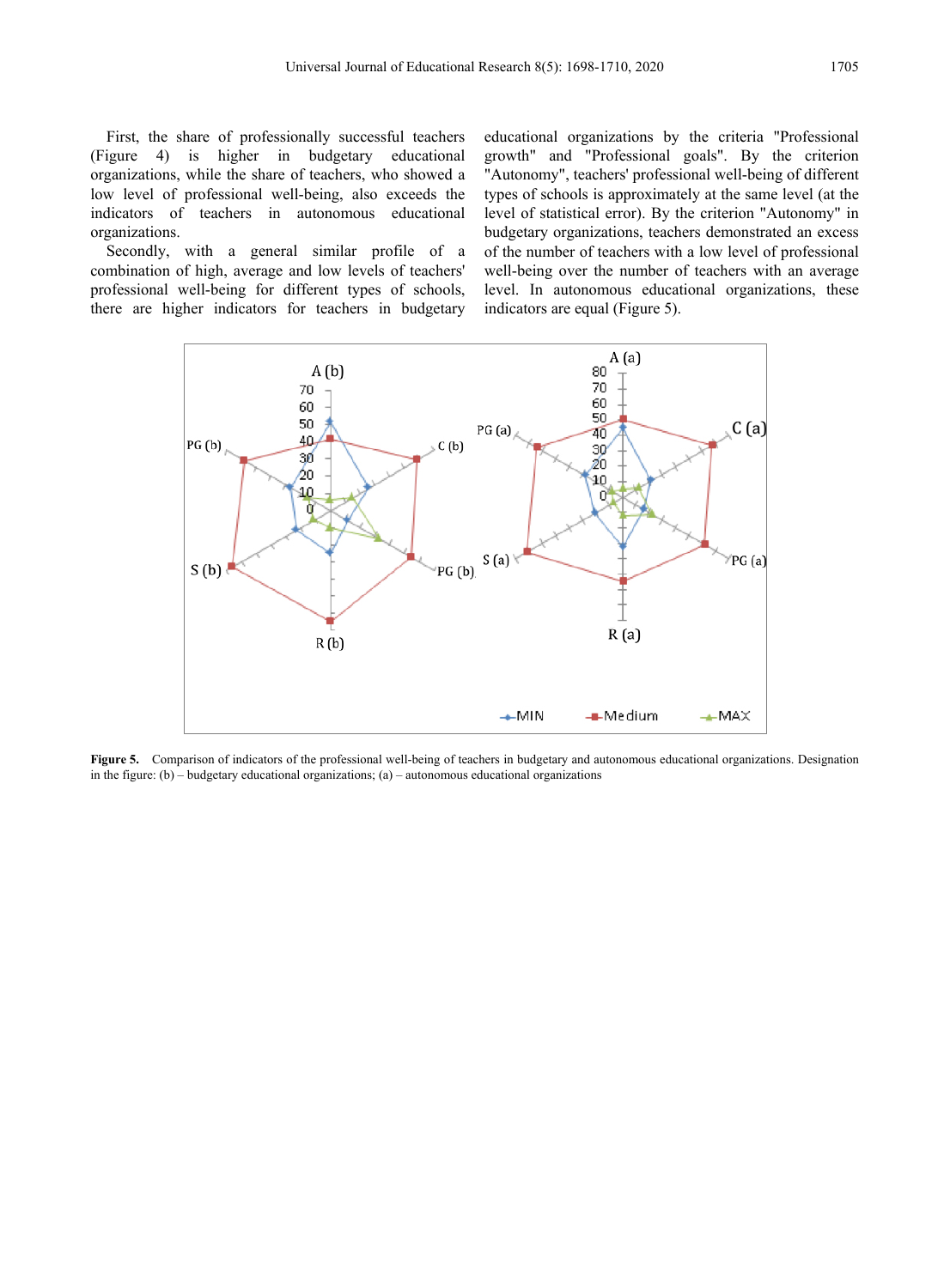

**Figure 6.** Comparison of indicators of the professional well-being of teachers in budgetary and autonomous educational organizations. Designation in the figure: (b) – budgetary educational organizations; (a) – autonomous educational organizations. Levels of professional well-being: min – low, medium – average; max – high

It seems (Figure 6 and 7) that budgetary organizations have created better conditions for teachers' professional growth; more teachers note positive relationships between colleagues in the teaching staff, and their professional activities are more marked by personal meanings and goals.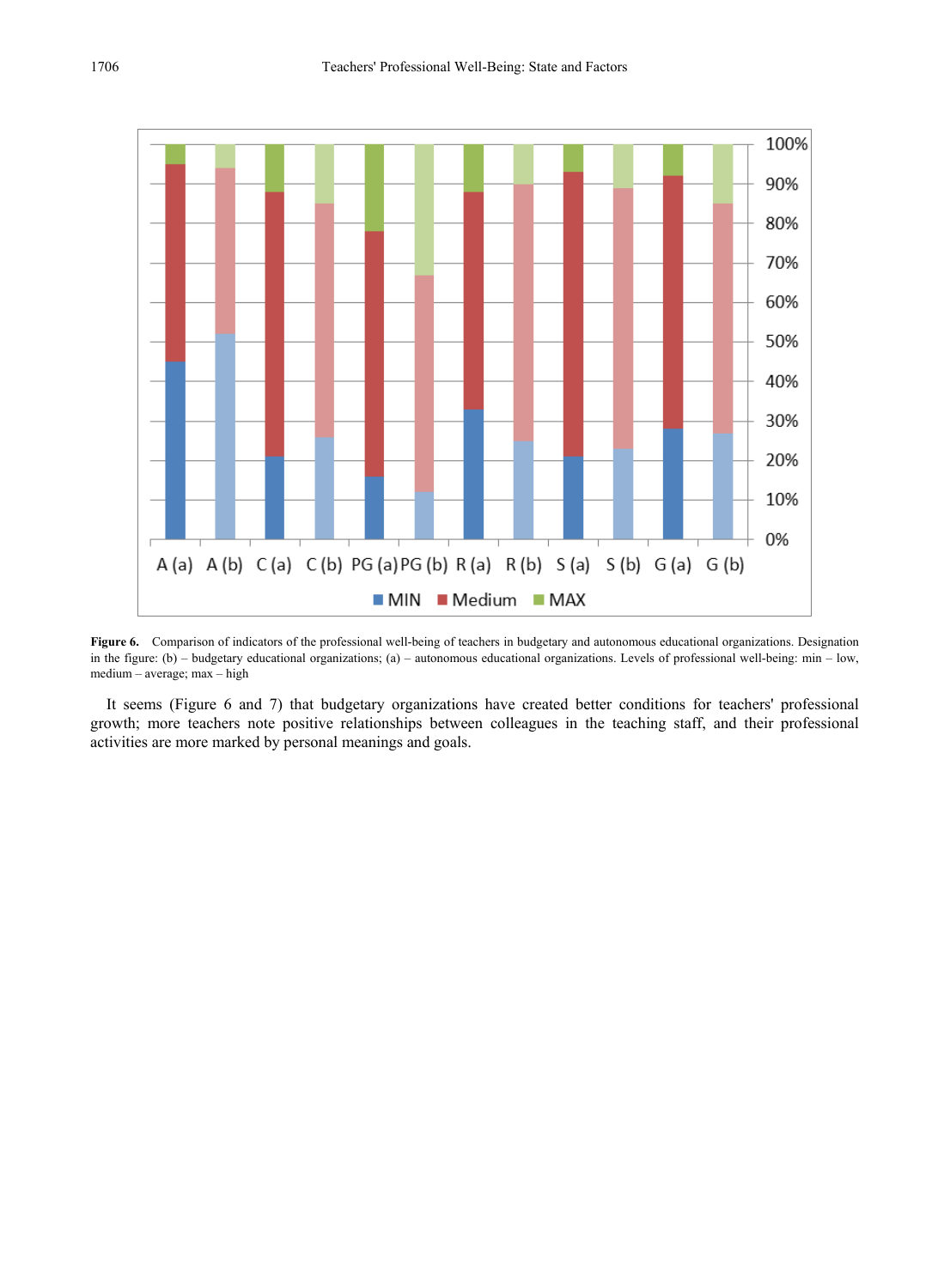

well-being. Designation in the figure: (budg) – budgetary educational organizations; (aut) – autonomous educational organizations. Levels of professional well-being: min – low, max – high

The comparative analysis by all six criteria of the average indicators of professional well-being of teachers, who perform administrative functions in addition to the pedagogical ones, and teachers, who have only pedagogical tasks, showed a higher level of professional well-being of teachers with administrative duties (Figure 8). The smallest discrepancy between these two groups of teachers was revealed by the indicator "Autonomy".



**Figure 8.** Teachers' professional well-being and content of activities. Designation in the figure: blue color – indicators of professional well-being of teachers performing administrative duties in addition to the pedagogical ones; red color – indicators of professional well-being of teachers performing only pedagogical duties. Average indicator of professional well-being on a 5-point scale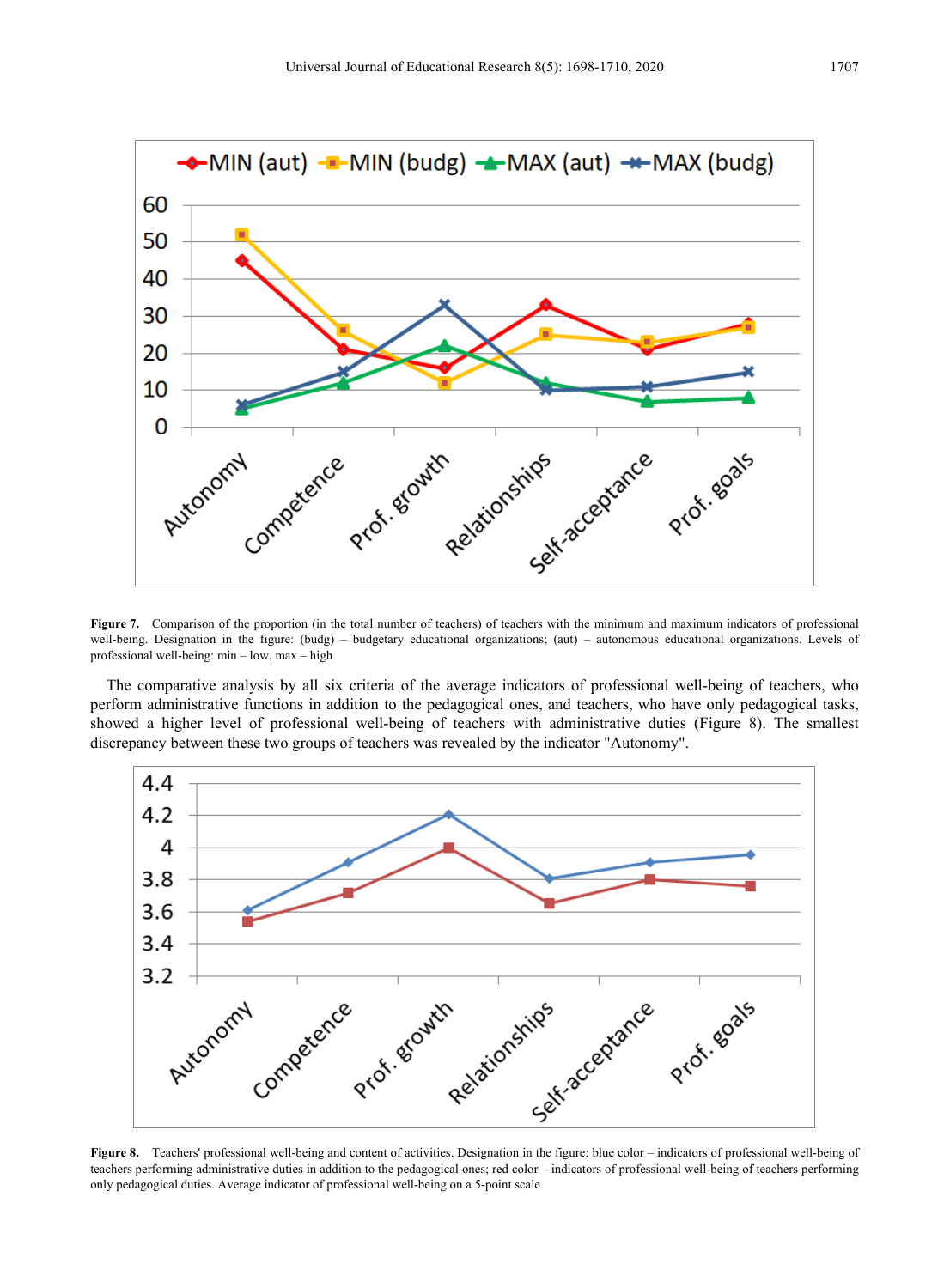The dynamics of changes in professional well-being were considered in three main age groups: the younger age group – teachers under the age of 35 years old; the middle age group – teachers aged 36 to 50 years old; the older age group – teachers over 50 years old. Figure 9 shows that the average indicators of professional well-being decrease with the increase in teachers' ages.

The analysis of the connection between the level of teachers' professional well-being and age (Figure 9) revealed an inverse dependence by most criteria except for the criteria "Autonomy" and "Self-acceptance". The indicators for these two above-mentioned criteria remain unchanged, persist the same within the statistical error for all three enlarged age groups of teachers.



**Figure 9.** Dynamics of changes in the level of teachers' professional well-being and age



**Figure 10.** Teachers' professional well-being (average on a five-point scale) and experience (in years)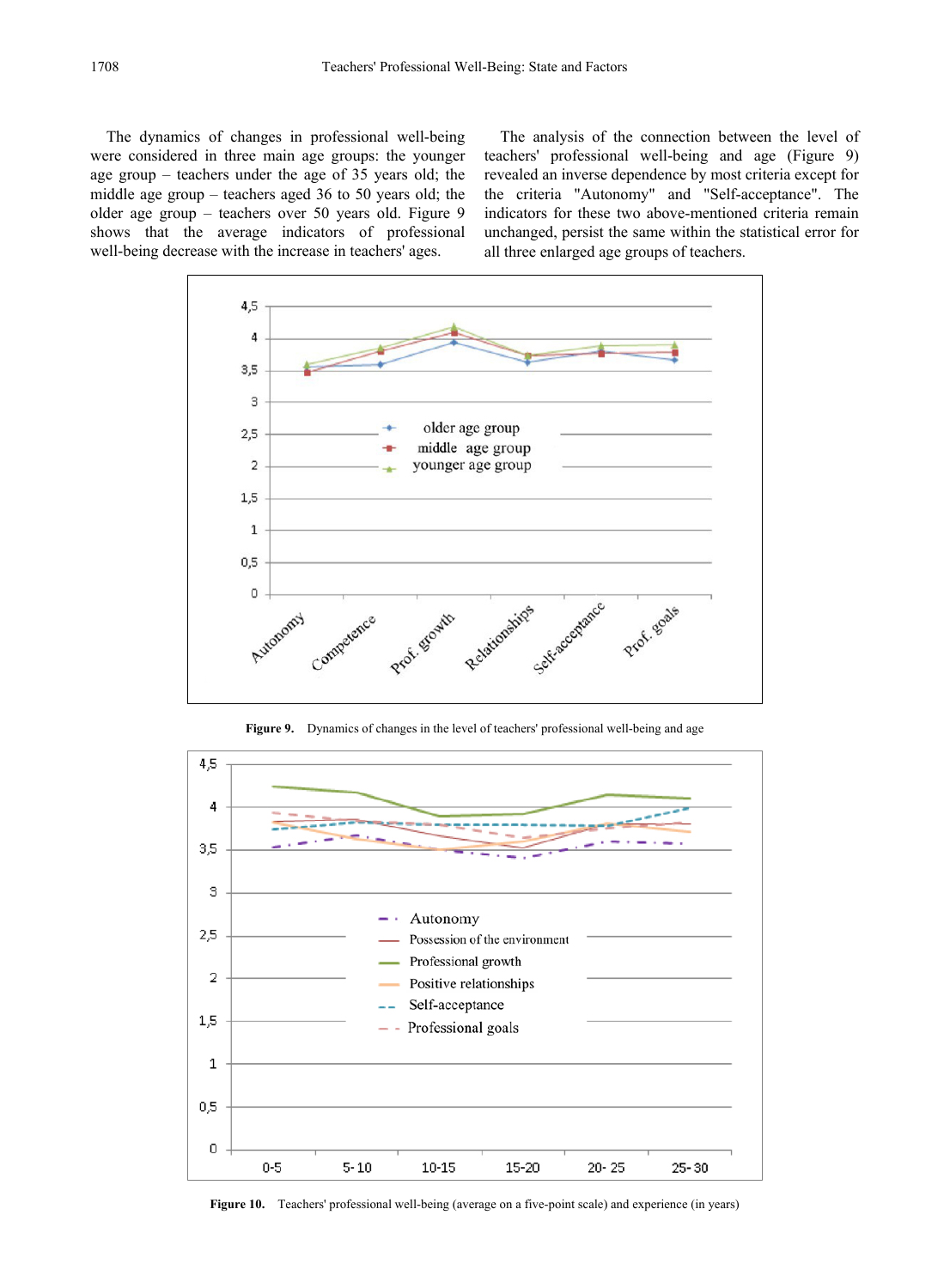The connection between teachers' experience and their professional well-being is expressed in a decrease in the level of professional well-being of teachers with experience from 10 to 20 years (Figure 10). Teachers with less (from 0 to 10 years) and more (from 20 years) experience have higher average indicators.

# **5. Conclusions**

#### **5.1. Application**

The results of the study can be applied in the context of the problems of organizing effective support by the administration of educational institutions for the professional development of teachers, taking into account factors such as age, length of service, the content of professional activities of teachers and the type of organization that affect the professional well-being of teachers, systemic solutions for the development of human capital as the resource base of the organization, to support the teacher in overcoming the crises of professional activity.

#### **5.2. Limitations of the Study**

The limitations of this study are the lack of definition of the relationship of professional well-being with the problems of identifying specific professional crises and barriers in the professional activity of a teacher that directly affect the state of professional well-being.

The study analyzed pedagogical activity as the direct one, and administrative activity as the related one. However, the study does not consider other additional activities that can also have significant impact on the condition and level of professional well-being of a teacher.

The study does not examine the relationship between the level of professional well-being and other life factors such as, for example, the presence of family responsibilities for raising young children, support from family members in professional development, or, conversely, lack of family ties, etc.

#### **5.3. Suggestions for Further Research**

The research prospects are expanding the research context, taking into account various factors affecting the professional well-being of a teacher, including the nature of family relations, the presence of children, etc. Among the important aspects of further research are the identification and systematization of professional crises, the overcoming of which affects the level of teachers' professional well-being.

The perspective of this research is analyzing the discrepancy in the profiles of the dependence of teachers' professional well-being on their age and experience with identifying the correlation of experience and age in the modern Russian teaching community. In order to identify factors improving teachers' professional well-being, it is important to define activities, in addition to the administrative activity analyzed in this research, contributing to the growth of professional well-being.

One of the approaches to the search for differentiated environmental solutions for organizing work at the institutional and regional levels to improve professional well-being is to determine the factors affecting teachers' professional well-being at each stage of the life cycle of the teaching profession: entry into the profession, consolidation in the profession, maturity and exit from the profession, the study of the professional well-being dynamics in the transition to each following stage.

There is an obvious need to develop conditions for the growth of teachers' professional well-being, which creates a basis for improving the quality of education and its competitiveness, consolidation in the profession of young professionals. Retention in the profession is a significant factor in building a stable teaching community of an educational organization and a region. In accordance with the strengths of the teaching community, identified in the research of teachers' professional well-being, retention in the profession of novice teachers is provided by means of improving teachers' professional well-being.

The development of this research problem is the task of conducting a comparative study of teachers' professional well-being in different countries, identifying specific features and factors that determine the similarities and national differences.

## **REFERENCES**

- [1] E. Yu. Kostina. Sotsialnoe blagopoluchie i sotsialnaya bezopasnost v usloviyakh globalizatsii sovremennogo obshchestva [Social Well-Being and Social Security in the Globalization of Modern Society], Universum: Obshchestvennye nauki, Vol. 6, No. 16, 2015. Online available fromhttp://7universum.com/pdf/social/6(16)/Kos tina.pdf.
- [2] E. Yu. Ilaltdinova, V. V. Kisova. Pedagogicheskaya odarennost i pedagogicheskii intellekt: proektirovanie teoretiko-prikladnykh podkhodov [Pedagogical Giftedness and Pedagogical Intelligence: Designing Theoretical and Applied Approaches], Vestnik Mininskogo universiteta, Vol. 6, No. 4, 9, 2018.
- [3] O. V. Suvorova, E. V. Minaeva, N. V. Ivanova, E. B. Mamonova, S. N. Sorokoumova. Communicative Behavior of Pedagogics Students in Relation to the Structure of the Parental Families, Revista Espacios, Vol. 40, No. 23, 2019. Online available from http://www.revistaespacios.com/a19 v40n23/19402301.html
- [4] E. Kryukova, N. Bodneva, T. Sribnaya, N. Filimonova, O.